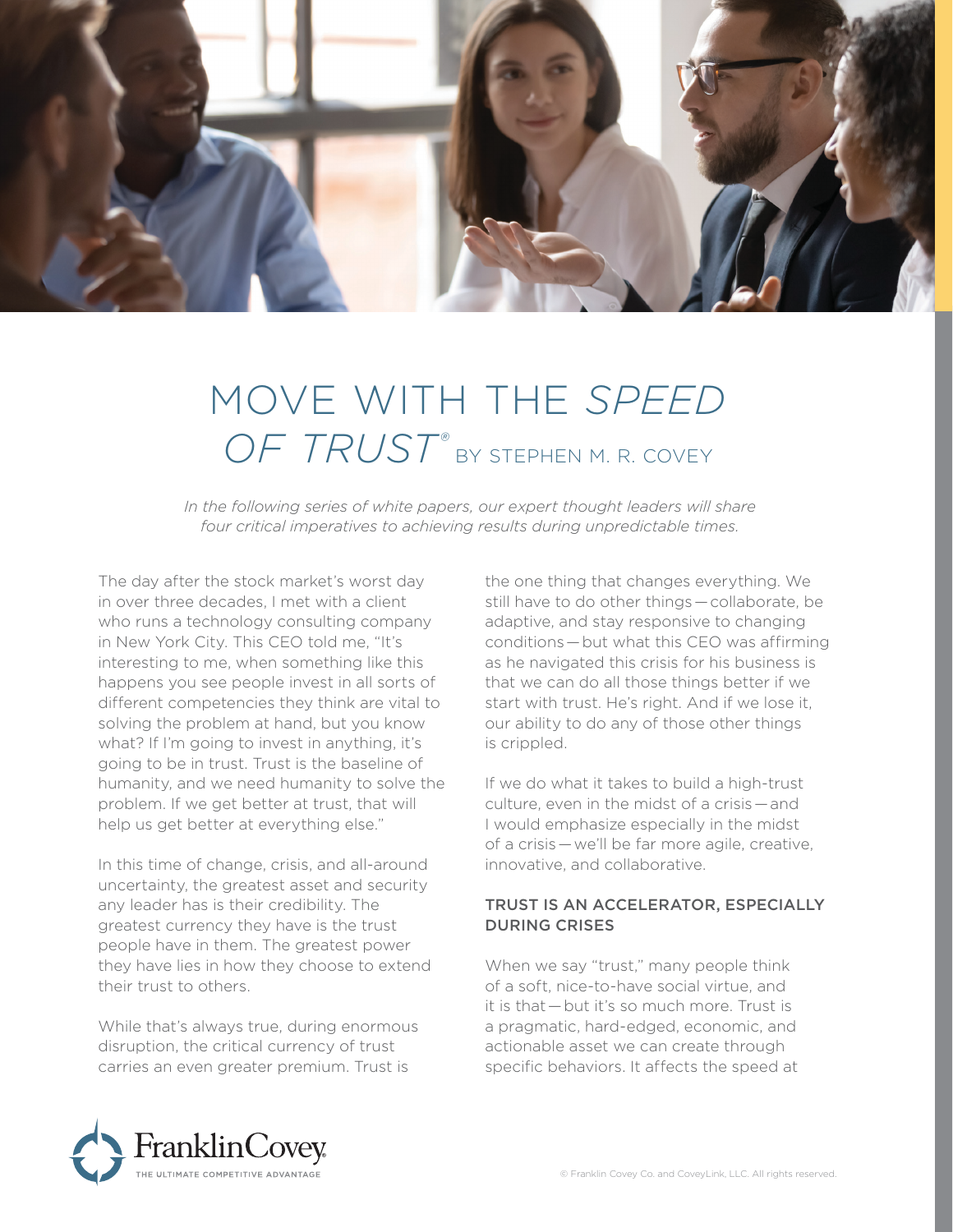which we can move and the cost of everything.



When there's low trust in any team, culture, organization, society, or relationship, speed goes down and cost goes up. It's a tax. Think about a leader you don't trust: They can communicate all they want, but you'll discount what they say, or you simply won't believe it, much less act on it. You'll have to verify and draw your own conclusions. Low-trust organizations are ensnared in bureaucracy and over-aggressive controls. Low-trust team members miscommunicate, have meetings after the meetings, and play politics. Everything takes longer.

Thankfully, the converse is also true: When trust is high, speed goes up and cost comes down. When credible leaders share information or announce a plan, their teams get to work. Communication and collaboration are seamless. Teams feel safe to innovate and take smart risks. High trust earns a dividend, it's a performance multiplier. Teams and organizations that operate with high trust significantly outperform teams and organizations with low trust — this has been proven in dozens of studies, across a multitude of industries and sectors. The How Report study conducted by consulting firm LRN, for example, found that people who work in high-trust cultures are "six times more likely to achieve higher levels of performance compared with others in their industry." Tapping into this level of performance during a crisis is vital.

### FOUR KEY BEHAVIORS THAT BUILD HIGH-TRUST IMMEDIATELY

The advice for most crises is to communicate, communicate, communicate. I agree. But how you do what you do makes all the difference. If you stand up and communicate without being credible or having trust, you're going to dig a deeper hole.

Think about it: If we're not credible when we communicate, people won't believe what we're saying. They may not care or take stock in our advice. They doubt our motives. We must focus first on building credibility through both our character and competence, and then earning trust through a few key behaviors.

The behaviors we need to emphasize during the times of crisis are the same behaviors we need during times of non-crisis. They just become even more important, and the degree of difficulty goes up. We need to be intentional and deliberate about those behaviors.

There are 13 behaviors common to every high-trust, highly engaged culture, and 13 opposite and counterfeit behaviors are found in every low-trust, toxic, dysfunctional culture. Unfortunately, we don't have time to build trust over months and years; we've been thrown into a new environment. There are four of the 13 behaviors that are disproportionately leveraged during a crisis, and I'll cover them in the following sections:

- Confront Reality
- Create Transparency
- Talk Straight
- Extend Trust

We'll spend extra time in "Extend Trust" covering its specific application to remote work.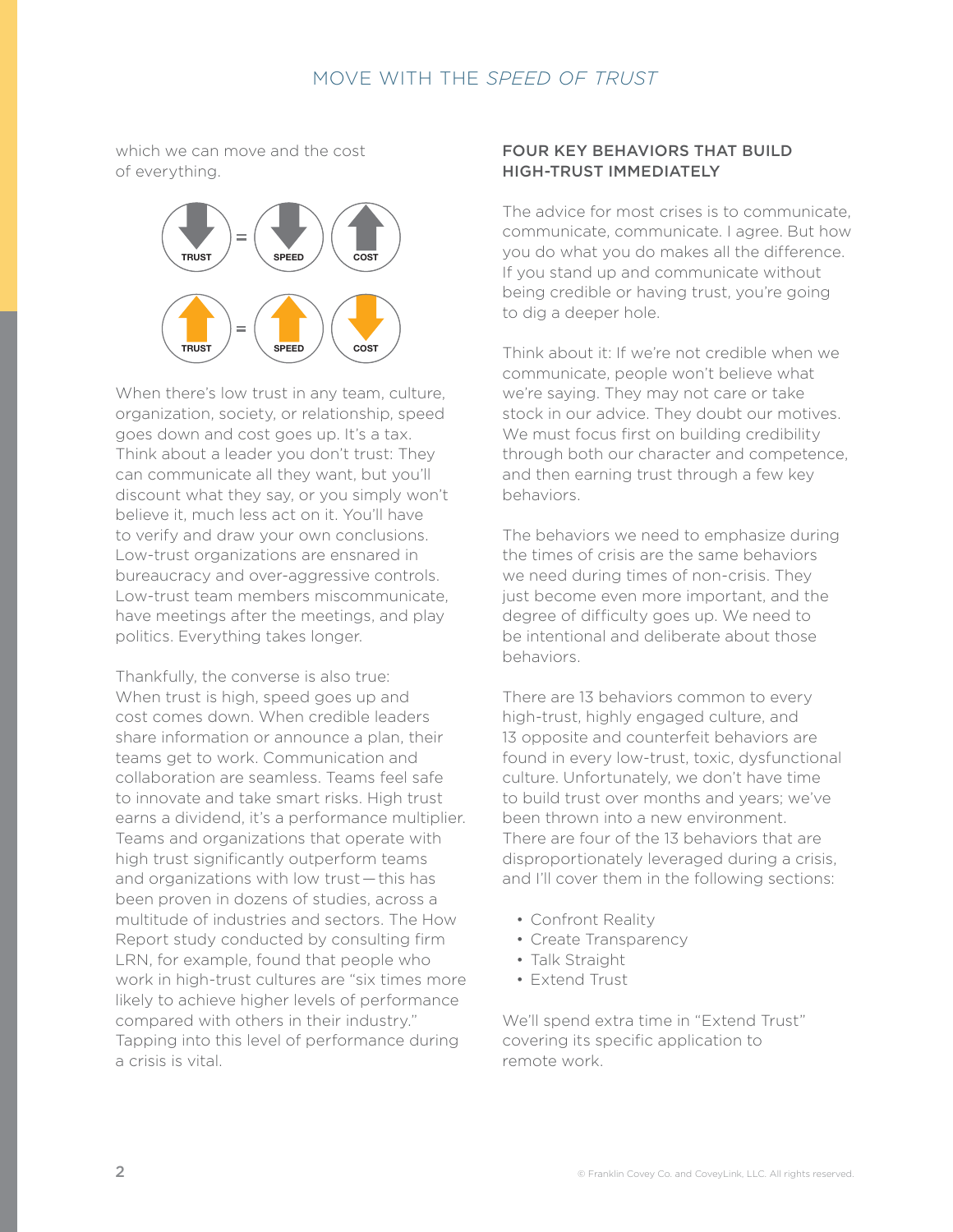Interestingly, during major disruptions, leaders tend to drift not to the opposite of a high-trust behavior — but to the counterfeit. I'll cover those in detail below.

## CONFRONT REALITY

High-trust leaders take things head-on, even the tough things. Confronting reality means discussing the undiscussable and calling out the elephant in the room.

The opposite of confronting reality is to ignore it, act as though it doesn't exist, and hope it will go away in time. The counterfeit is to act like we're confronting reality when we're actually evading it. We might focus on busywork or ancillary issues, instead of tackling the tough, root causes of the challenges at hand. We kick the can down the road. We skirt the reality or give lip service to it, versus facing the hard news that it's bad now and it may get worse. Talking about or acknowledging the elephant in the room is very different from taking it on.

We can't solve a problem we don't understand. We need the bad news. We have to confront and work through it, not around it. If team members, peers, or experts share difficult information, we don't hide from it. We take it on.

#### CREATE TRANSPARENCY

Harvard Business School professor Amy C. Edmondson said, "Transparency is job one during a crisis." We must be open and authentic and real. Transparency is drawn from the principle of light: It cleanses, dissipates the shadows, and enables people to see. It gives them a sense of comfort and confidence. They know nothing is hidden.

The opposite of creating transparency is to hide or cover up. It includes hoarding, withholding information, keeping secrets, or having hidden agendas. It's darkness. The counterfeit of creating transparency is being

open…to a point. It's illusion, revealing some things and covering up others, worrying that too much information might make people fearful. It's when we share information in a way, or to a degree, while still trying to control people's response to it. But that causes more destruction and harm.

If we try to hide the bad news, we will lose credibility and trust with our audiences, our constituents, and our people — they'll likely find out at some point anyway. The best way to handle this is to be upfront about the information we have. When we know things, we share what we know. When we don't know things, we say what we don't know and what we're doing to learn those things and how we're trying to respond. If we know things we can't share, or it wouldn't be appropriate or responsible to share, we tell people we can't share, and why. We should be transparent about why we might not be able to be transparent. We model the transparency. We tell the truth in a way people can verify.

#### TALK STRAIGHT

Now more than ever, we have to tell the truth, even difficult truths. We have to call things what they are.

The opposite of talking straight is lying or deceiving, but I especially want to contrast talking straight to the counterfeit, which is when we spin, position, posture, and manipulate. During a time like today, it's very understandable to think, "I don't want to panic people." So the temptation is to softpedal the news. We might feel like we're going to be less alarming and frightening if we downplay things, but if we do that, then every time we speak, people will wonder, Are they sugarcoating again? Is this real? Can I trust this? At the same time, some will swing the pendulum all the way to the other side. We're not trying to become alarmist and paint the absolute worst-case scenario, which can cause an emotional contagion that's extraordinarily distressing. But we also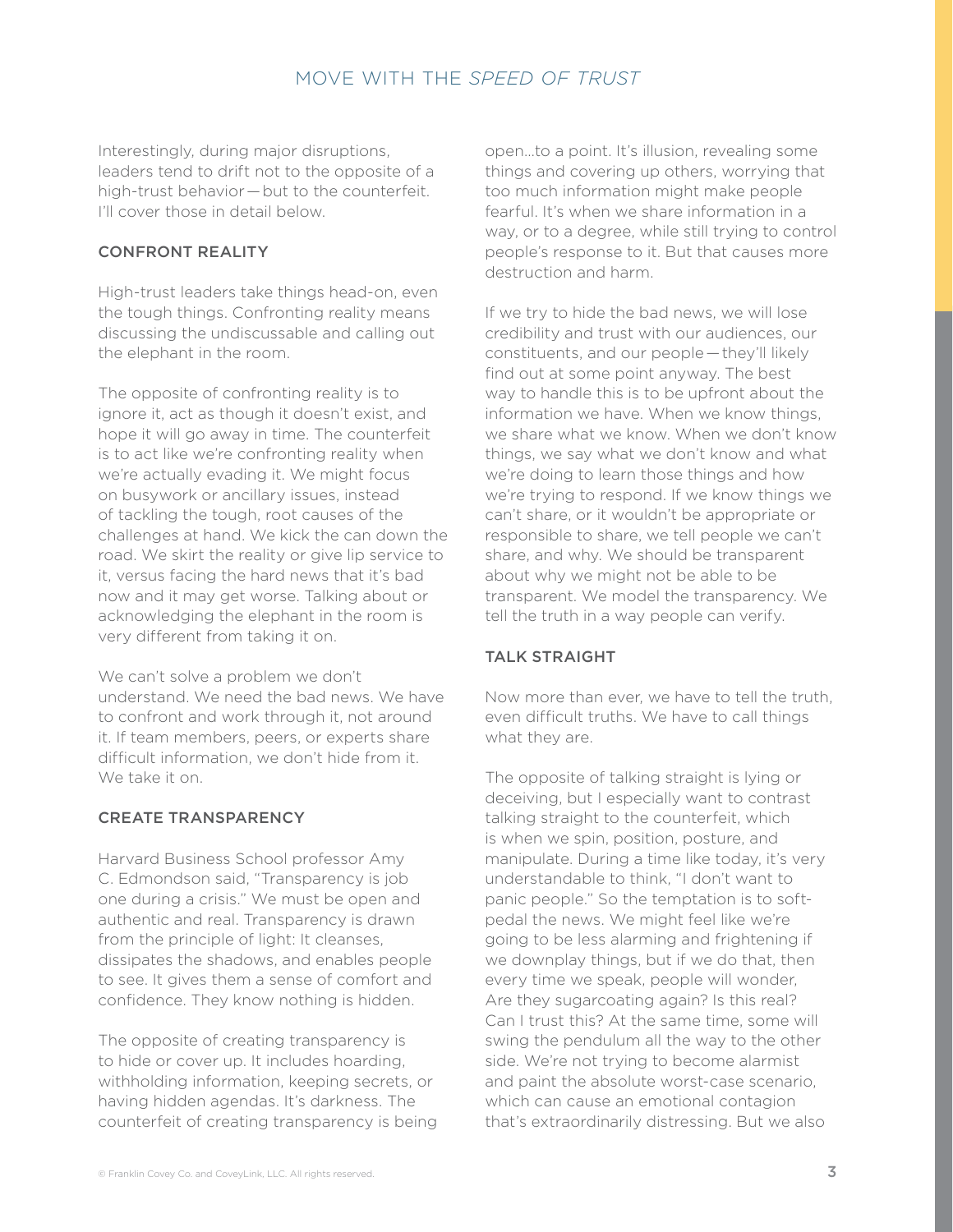don't want to go to the extreme of saying everything is fine, there are no problems, and nothing is going to change — when everyone can look around and see everything is changing in front of their eyes. We have to find the sweet spot.

Get a reputation for being clear and upfront about bad news. People might not always like what they hear, but they'll learn they can trust it. With that, our ability to communicate will go up. Our ability to connect with our people and instill confidence in them will go up. One of the most potent ways to talk straight is to start our meetings, discussions, and communications by declaring our intent. We should give not only the "what," but the "why" behind the information we're sharing or the direction we're asking teams to take.

## EXTEND TRUST

During crisis and disruption, the tendency for even high-trust leaders is to backtrack and revert to more of a "command and control" style of leadership.

Think of a person who's moved to another country and spoken the language fluently for years. When they stub their toe, they aren't going to swear in the foreign language — they'll go back to their native tongue. Extending trust is like an acquired language; it's not necessarily instinctive and natural for people, especially under stress. And during crisis, or disruption, our tendency is to go back to what we know, what we were trained in, scripted in, maybe we're good at. For many, that means going back to "command and control" versus what I refer to as "trust and inspire."

So often the reason is fear: fear of the unknown, of the risk of it going wrong, that people aren't ready, that they'll take advantage of it, that they aren't capable, that they aren't motivated, that they won't deliver. When we lead in a way that shows distrust to our people it doesn't inspire any of the kind of performance we need from them, in fact, just the opposite. Not only do we show them we don't believe they can "rise to the occasion," but we deny them the opportunity to even try. Distrust is reciprocal, and the main reason employees in most organizations don't trust managers is simply because managers don't trust their employees. Thankfully, the reciprocity of trust goes both ways. Trust creates more trust. It brings out the best in people. In fact, I would say that being trusted is the most inspiring form of human motivation.

The neuroscience is strong on this: Hightrust cultures are more energized, more engaged, less stressed out, less burnt out. In the *Harvard Business Review*, researcher Paul J. Zak reported on more than a decade of research, and his data showed that: "Compared with people at low-trust companies, people at high-trust companies report:

- 74% less stress
- 106% more energy at work
- 50% higher productivity
- 13% fewer sick days
- 76% more engagement
- 40% less burnout
- 41% greater sense of accomplishment

The more trust someone has in their leader and their company, the less fear they're going to have. Our definition for trust is confidence. And in many ways, confidence is the opposite of fear.

We must both say and demonstrate that we trust our people. The strength of this behavior is that when we extend trust to them, they tend to extend trust back to us. If we don't trust them, they tend to not trust us. Distrust is contagious, but so is trust. It is a virtuous upward spiral where trust and confidence create more trust and confidence, and everyone feels inspired by it.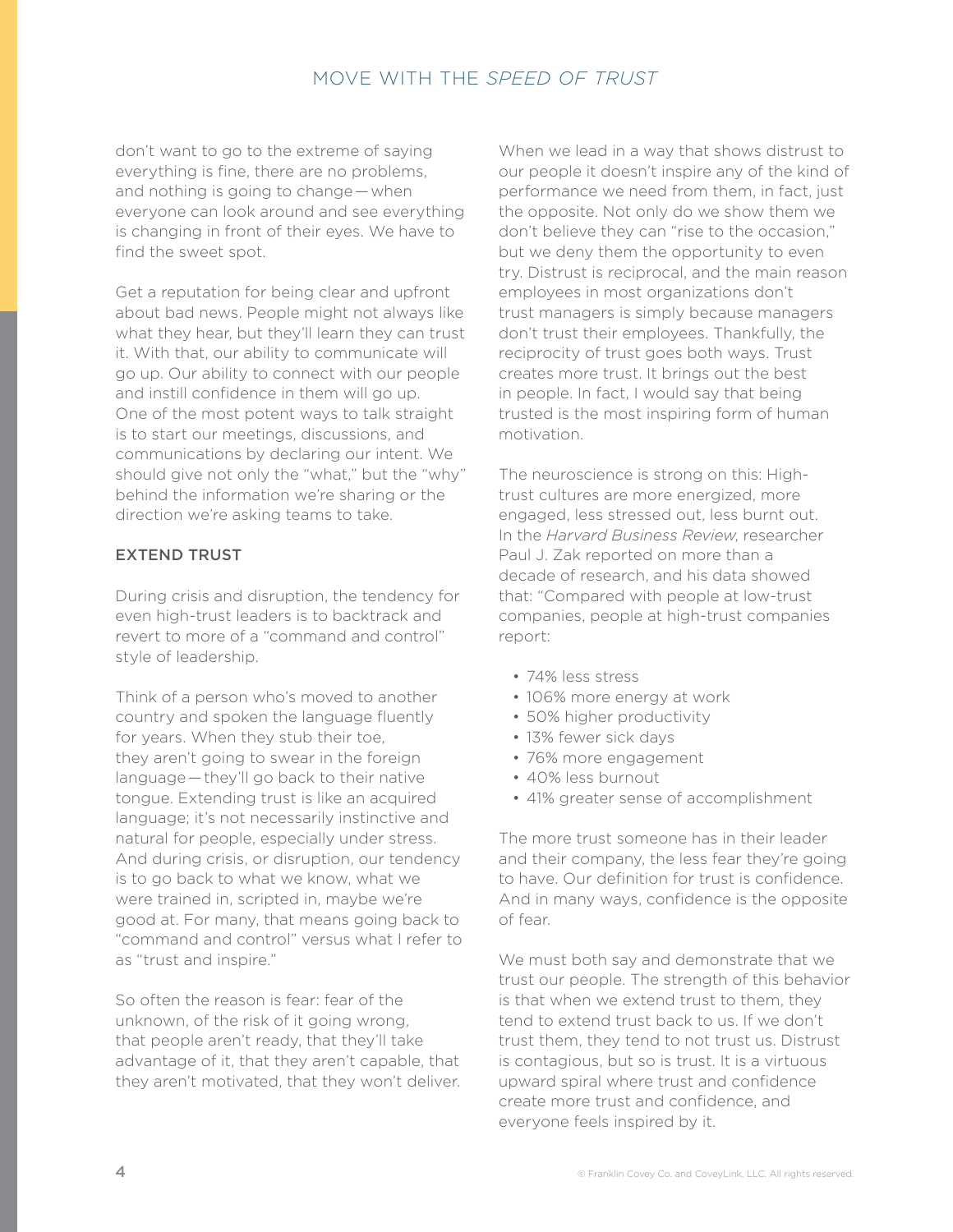So trust your people. If someone says they're sick, believe them. (I've read of organizations requiring a doctor's note if employees call out sick — during a pandemic. Talk about a lack of trust!) Trust your teams, and it will come back to you.

Nearly all organizations are currently facing this in the context of telecommuting. Many organizations haven't allowed remote work for some or all of their employees. And to be fair, in some cases that doesn't work — it would be hard to frame a building from your home — but in many cases it does. So often, leaders have justified this by saying, "We have to be together to collaborate." That might be true, but in many situations, the dominant mindset of leaders is really, "We have to be together because I have to keep my eye on everyone. If they were on their own, in their homes, they'd be goofing off." Remote work is a trust issue in many respects, even though some leaders would never acknowledge it.

If we implement remote work with a surfeit of rules, we're allowing fear to overcome trust — and people can sense it. As a result we'll sub-optimize performance dramatically, send the wrong message, and lose a huge opportunity to extend (and receive) trust.

The opposite of extending trust in this context would be saying, "I flat-out don't trust you, and I'm telling you I don't trust you." The counterfeit of extending trust in this case is saying we're going to trust people to telecommute from home, then loading them up with rules, regulations, policies, and procedures. Our words might say we trust them, but as we then micromanage them through systems, our actions say very clearly that we don't. We dictate methods and procedures and processes. We're basically communicating, "I don't really trust you; I just have no choice now."

Leaders are used to being in control. They're fearful that people could take advantage of remote work. The fact is that some will, but

we can't let the 5% of people we can't trust dictate our behavior with the 95% of people we can and should trust. Both leaders and team members want to make sure the job gets done and want to succeed. If we set clear expectations, agree upon a process for accountability, and build it upfront into an agreement, we can extend smart trust.

Make sure everyone is clear on the expectations of what we're trying to accomplish:

- What results are we after?
- Are there any guidelines we need to be aware of? (Guidelines might be the closest thing to rules, but guidelines should be broader. The moment leaders start to prescribe methods, they're responsible. We want to give the team member responsibility.)
- What resources do we have to work with?

Then shift accountability to the team member — they will report back on how they're doing against the agreement. Leaders still build in control, but it's a selfcontrol. It's coming from the team member. It's not a micromanagement control coming from a hovering supervisor. It feels and looks different. In fact, there's actually more control in a high-trust culture than a rules-based culture. The reality is that you can't come up with enough rules to work effectively with people you don't trust. So learn to trust them.

## A LEADER'S FIRST PRIORITY SHOULD BE THEIR OWN CREDIBILITY

An important note: These four behaviors will give you a clear path in the coming months. But if we do the behaviors without the foundation of our own personal credibility, the behaviors could become manipulative or a "technique," and they will backfire.

Think about the term "con man": it's short for "confidence man." Confidence is trust; so a con man is someone who earns your trust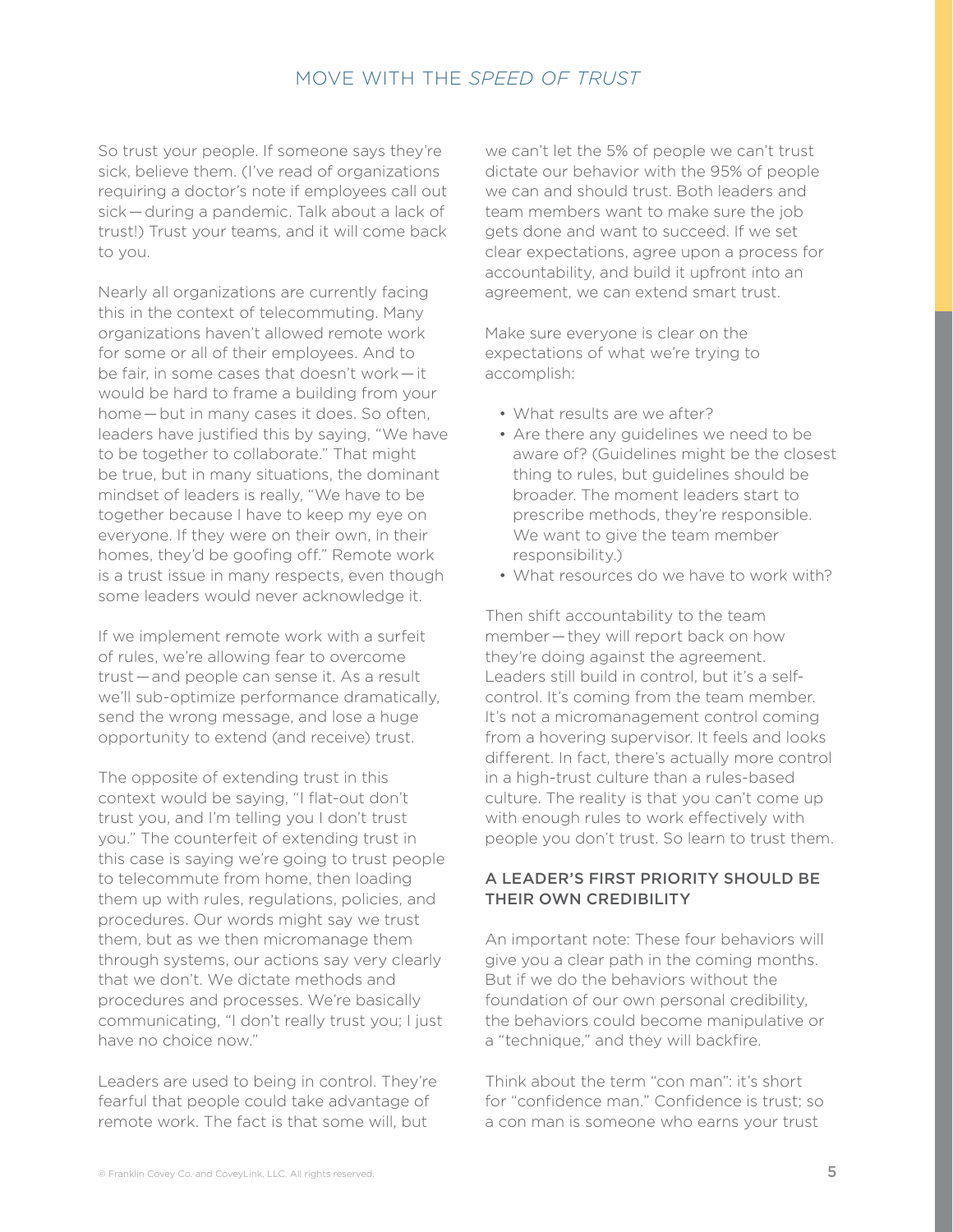now, with the intention of hurting or deceiving you later. They perform the behaviors to earn trust, but their credibility is lacking. They don't have integrity; their intent is self-serving. The behaviors absent the foundation of credibility ultimately don't work. They're counterproductive and could even exacerbate problems.

The behaviors do accelerate trust when they're based on the foundation of credibility. I define credibility as competence and character:

- Character is our integrity and intent. Integrity is more than honesty; it's being congruent, inside and out. It's aligning our actions with our values. Intent is our motives and agenda. Trust grows when our intentions are straightforward and based on mutual benefit. Essentially it's, "Yes I care about my win, but I care about yours as much as I do my own."
- **Competence** derives from our capabilities and our results. Are our capabilities current? Are they relevant? In the pandemic situation we're facing, we need to borrow strength from experts in public health, because most leaders don't have capability in this area. We can't act like we know something we don't know. We can't be an expert in an area we're not an expert in. We need to bring in their strength so we stay capable and relevant.

Our competence secondly derives from results, our performance. Does our track record give people confidence that we deliver, that we do what we say we're going to do? Are we modeling what we want to see in others?

Before we implement any high-trust behavior, the onus is on each leader to first look in the mirror and assess their credibility. Then with that in place, these behaviors are great accelerators and vital dimensions to building trust during disruption.

## THE ONE THING THAT CHANGES EVERYTHING

Almost without exception, trust overall will go down during change, transition, or crisis — if we're not intentional about cultivating it. And most leaders are not deliberate because they're caught up in reacting and responding to the emergencies that are arising.

But if we're intentional about building trust through our behaviors, we can actually increase trust in a time of trauma. It's not easy, but it is possible - by confronting reality, creating transparency, talking straight, and proactively extending smart trust, all from a foundation of personal credibility.

We can communicate and innovate and collaborate and solve the challenges we're facing. We can be agile, adaptive, responsive, and creative. We can survive these challenges and come out even stronger — but only if we trust each other first.